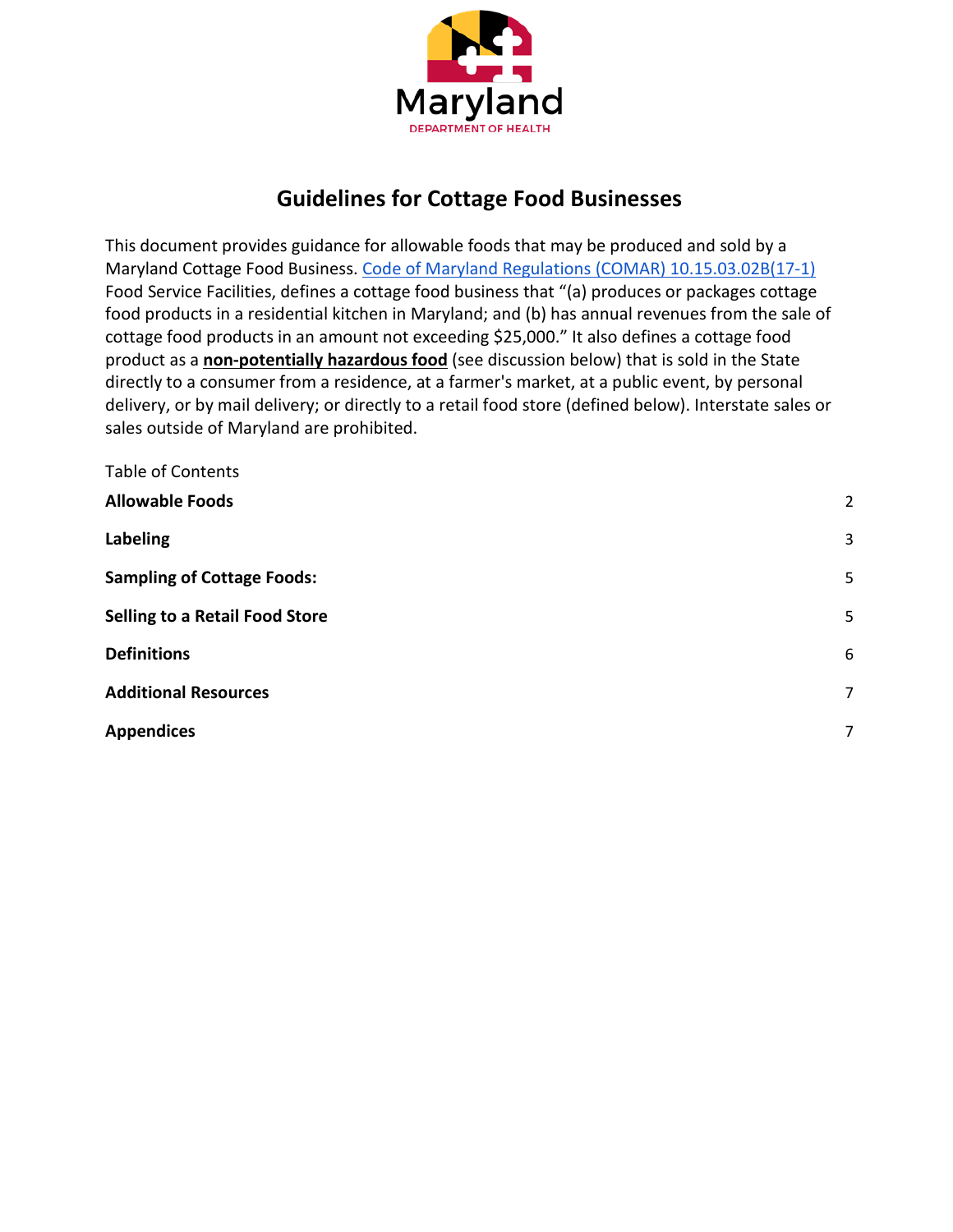## <span id="page-1-0"></span>**Allowable Foods**

One of the most important things to know about cottage foods is the difference between "potentially hazardous" and "non-potentially hazardous." In common terms, the difference is that "potentially hazardous foods " are more likely to need some special handling (for example, refrigeration) because at room temperature they are more likely to allow harmful bacteria to grow and therefore to potentially cause a foodborne illness. The following paragraphs will help you to understand this difference and understand why certain foods are allowed and not allowed under the cottage food law and regulations.

A **non-potentially hazardous/non-perishable** food, when stored under normal conditions without refrigeration, will not support the growth of microorganisms (bacteria, molds, viruses, fungi) that can cause foodborne illness. A food's water activity (i.e. available water) and pH (acidity) determine whether it is considered potentially hazardous. While some foods will almost always be non-potentially hazardous (such as chocolate chip cookies), other foods may or may not be potentially hazardous, depending on the ingredients, recipe, and cooking method (such as banana bread).

If you think that your food product should be considered non-potentially hazardous but is not on the allowed list, it is possible to have it tested**\***. A food product that is laboratory-tested to confirm it is shelf-stable and not potentially hazardous may be sold as a cottage food (see **Foods that May Be Allowable with Food Laboratory Testing\***). The guidelines below are meant to help cottage food businesses understand the types of foods that are generally allowed or not allowed.

## **Examples of allowable foods that may be produced under [COMAR 10.15.03.27](http://www.dsd.state.md.us/comar/comarhtml/10/10.15.03.27.htm) Food Service Facilities - Farmer's Market, Bake Sales, and Cottage Food Business:**

- Baked breads, cookies and pastries without potentially hazardous topping or fillings:
	- o Pies, turnovers, and fruit tarts from fruits with a natural pH of 4.6 or less
	- o Bread, biscuits, tortillas, and muffins
	- o Cakes and cupcakes
- Hot-filled canned acid foods such as:
	- o Fruit jelly, jam, and preserves from fruits with a natural pH of 4.6 or less
	- o Fruit butters from apple, apricot, grape, peach, plum, prune, quince
- Non-potentially hazardous candy

For a complete list of example foods, refer to the Allowable Foods list in Appendix C.

## **Examples of foods that cannot be allowed as cottage foods:**

● Baked goods that require any type of refrigeration (e.g., meringue pies, pecan pies, pumpkin pies, cheesecakes, cream and custard pies, and pies and cakes or pastries with cream cheese/buttercream icings or fillings). Note: Some buttercream and cream cheese icings, and quick breads, e.g. banana, pumpkin, and zucchini breads, may be considered potentially hazardous and require refrigeration.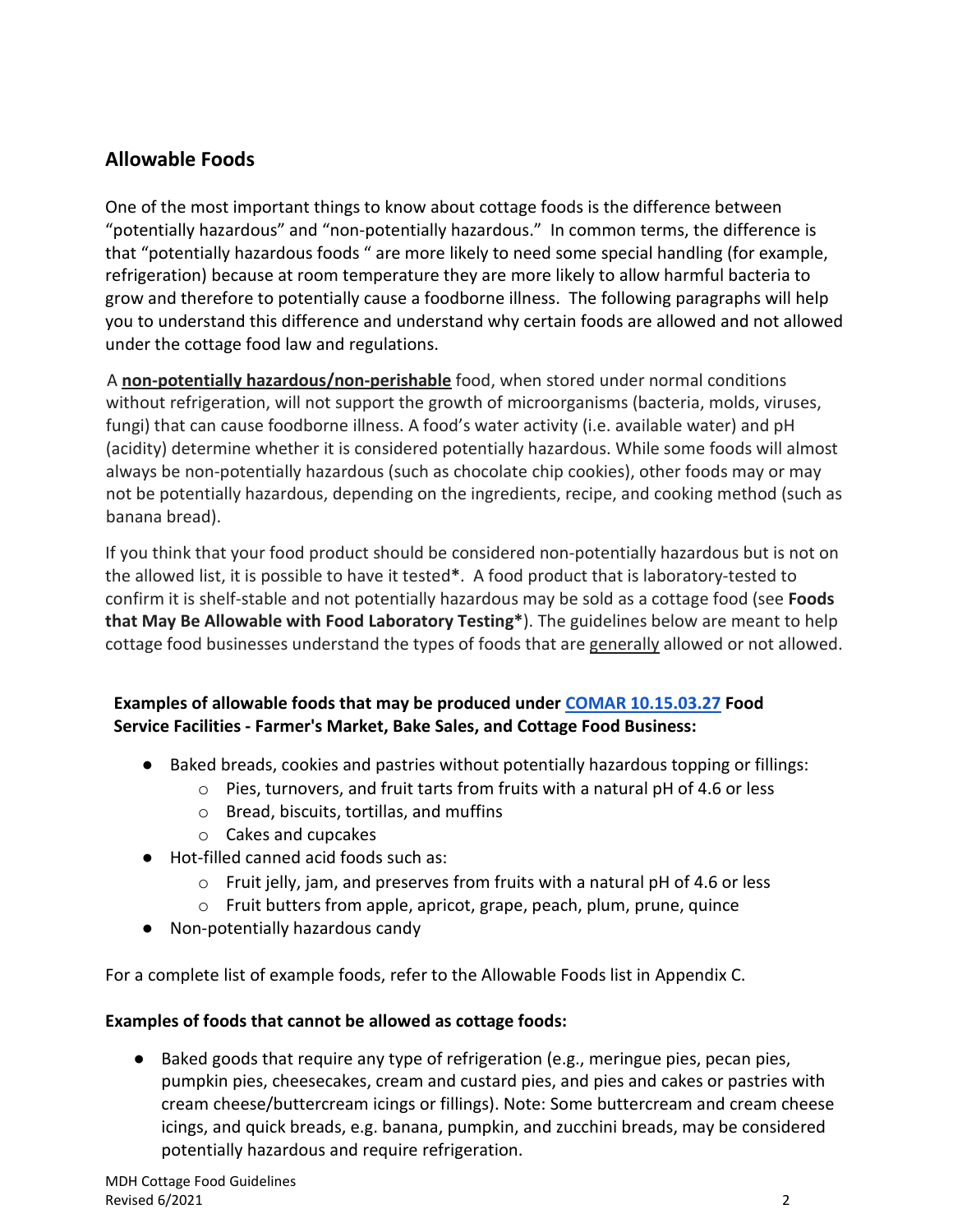- Low-acid canned foods
- Acidified foods/pickled products such as corn relish, pickles, salsa, pepper jelly, barbeque sauce, mustard, or condiments
- Garlic and/or fresh/dried vegetables in oil mixtures
- Raw-seed sprouts, including but not limited to alfalfa sprouts or bean sprouts
- Fish or shellfish products
- Meat or meat products
- Poultry or poultry products
- Milk and dairy products
- Beverages

For a complete list of example foods, refer to the Not Allowed Foods list in Appendix D.

Foods that cannot be offered under cottage foods require a health department food license. To determine if your food item is allowable see the Decision Tree tools for allowable products (see Appendix C) and not allowable products (see Appendix D).

## **Foods that May Be Allowable with Food Laboratory Testing\***

The following items may be considered potentially hazardous and require refrigeration depending upon the recipe. Note: These items will need to have product testing to assure they can safely be considered a non-potentially hazardous food.

- Icings, frosting and glazes with added water or containing potentially hazardous ingredients (such as cream cheese, milk, butter, etc.)
- Moist quick fruit breads with a natural pH above 4.6 such as banana, pumpkin, and zucchini breads.

**\*** Laboratory results for water activity and pH are required for each recipe that you would like to offer. A water activity  $(a_w)$  result of 0.85 or below and/or a pH of 4.6 or below are considered non-potentially hazardous and allowable under cottage food sales. If your lab results are not within the non-potentially hazardous parameters, your product is potentially hazardous and therefore not allowable under cottage foods. Certified food testing laboratories are not required to be located within the state of Maryland.

## <span id="page-2-0"></span>**Labeling**

Allowable foods produced under the cottage foods regulation must be prepackaged at the cottage food business and labeled with the following information:

- The name and address\* of the cottage food business;
- The name of the cottage food product;
- The ingredients (and sub-ingredients) of the cottage food product in descending order of the amount of each ingredient by weight;
- The net weight, count, or net volume of the cottage food product;
- Allergen information as specified by federal labeling requirements;
- Nutritional information as specified by federal labeling requirements, if any health or nutritional information claim is made; and
- Printed in 10 point or larger type in a color that provides a clear contrast to the background of the label: "Made by a cottage food business that is not subject to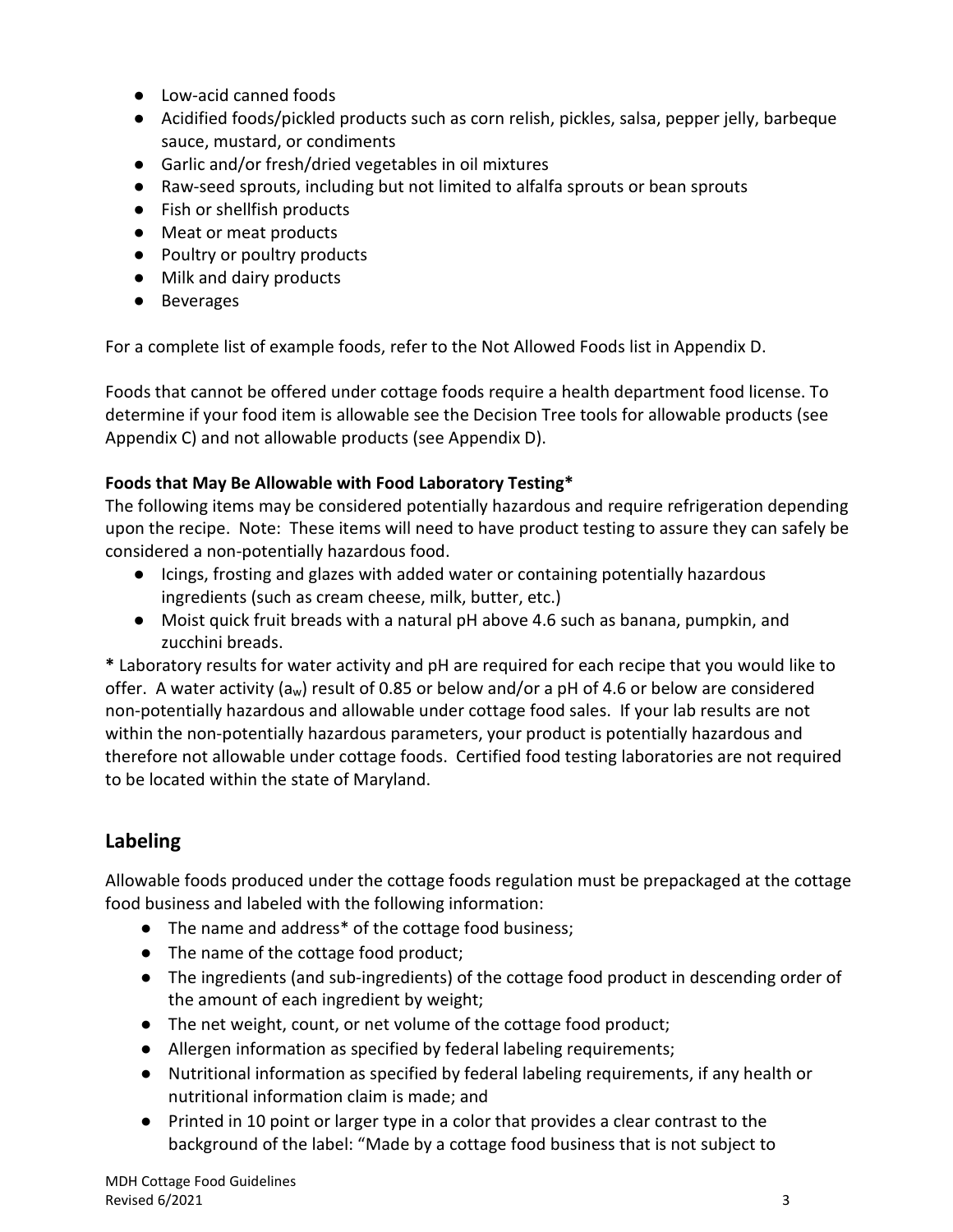Maryland's food safety regulations."

- For cottage food products sold at retail stores, labels must additionally include:
	- $\circ$  The phone number and e–mail address of the cottage food business; and
		- o The date the product was made.

\* **Unique identification number** - A cottage food business may request from the Maryland Department of Health a unique identification number (ID#) to use on the label as an alternative to a business address. If a unique ID# is used, the label must additionally include the name and phone number of the cottage food business. To obtain a unique ID #, the business must submit a request to the Maryland Department of Health via the [Cottage Food Business Request Form.](https://www.cognitoforms.com/MDH3/CottageFoodBusinessRequest)

### **Sample Cottage Food Labels:**

### **Label with or without a Unique Identification Number issued by the Department**

Chocolate Chip Cookies with Walnuts Delicious Desserts Any Street *(may substitute with Unique ID#)* Any City, MD Any Zip *(may substitute with Unique ID#)* Phone Number (*if using Unique ID#)*

Ingredients: Enriched flour (wheat flour, niacin, reduced iron, thiamine, mononitrate, riboflavin and folic acid), butter (milk, salt), semi-sweet chocolate chips (sugar, chocolate, cocoa butter, milkfat, soy lecithin, natural flavors) walnuts, sugar, eggs, salt, artificial vanilla extract (water, caramel color, vanillin, citric acid, and sodium benzoate as preservatives, ethyl vanillin and artificial flavor), baking soda (sodium bicarbonate).

Contains: Wheat, eggs, milk, soy, walnuts

Net Wt. 3 oz. / 85 grams

**"Made by a cottage food business that is not subject to Maryland's food safety regulations."**

*\*The address may be substituted with a unique identification number if one has been issued to the cottage food business by the Department. The cottage food business' phone number must be included.*

Cottage foods sold at retail labels must also include the cottage food business email address, phone number, and date the product was made, see example on page 5.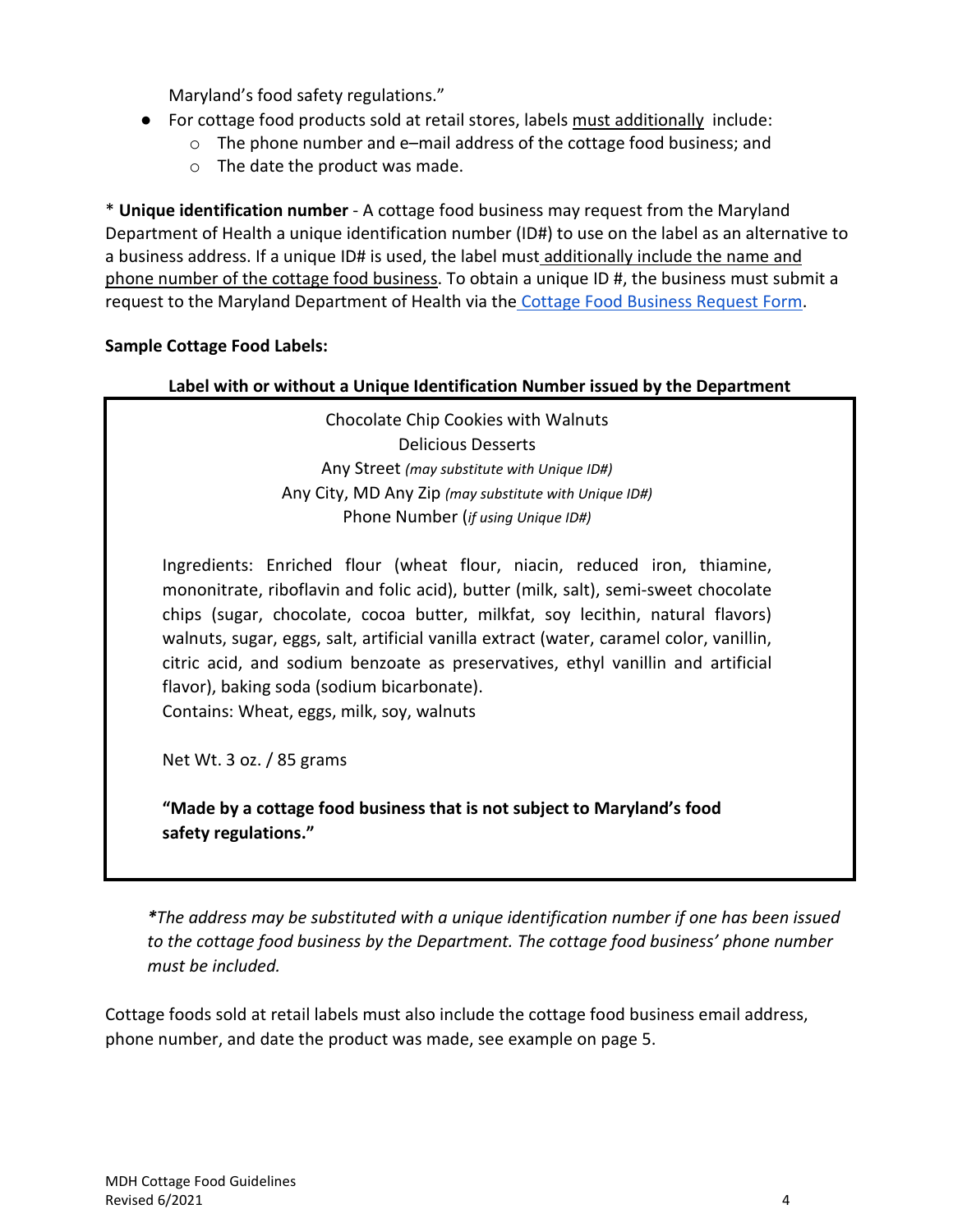### **Label for food sold to a retail food store**

Chocolate Chip Cookies with Walnuts Delicious Desserts Any Street *(may substitute with Unique ID#)* Any City, MD Any Zip *(may substitute with Unique ID#)* Phone Number E-mail address

Ingredients: Enriched flour (wheat flour, niacin, reduced iron, thiamine, mononitrate, riboflavin and folic acid), butter (milk, salt), semi-sweet chocolate chips (sugar, chocolate, cocoa butter, milkfat, soy lecithin, natural flavors) walnuts, sugar, eggs, salt, artificial vanilla extract (water, caramel color, vanillin, citric acid, and sodium benzoate as preservatives, ethyl vanillin and artificial flavor), baking soda (sodium bicarbonate). Contains: Wheat, eggs, milk, soy, walnuts

Net Wt. 3 oz. / 85 grams Date Made: 1/2/2021

**"Made by a cottage food business that is not subject to Maryland's food safety regulations."**

## <span id="page-4-0"></span>**Sampling of Cottage Foods**

Cottage foods may be sampled if the product meets the requirements in this Cottage Food guidance document and is a non-potentially hazardous food. Samples must be prepackaged in the home kitchen (e.g., if bread is sampled, it cannot be cut at the market, but it can be cut in the home kitchen and individually wrapped or packaged into sample cups with lids). An individual label for each sample is not needed, but the packaged products on display must be properly labeled so the customer can review the ingredient list and required information. The product cannot be cooked or prepared in a way that makes it a potentially hazardous food/temperature control for safety food (e.g., a dried dip mix added to sour cream or serving anything that cannot be kept safely at room temperature). Foods requiring temperature control would require a food license from the local health department.

## <span id="page-4-1"></span>**Selling to a Retail Food Store**

Before a cottage food business can sell to a retail food store (e.g. a grocery store, convenience store, retail market, retail bakery, or food cooperative) the business must submit the following information to the Maryland Department of Health via the [Cottage Food Business Request Form.](https://www.cognitoforms.com/MDH3/CottageFoodBusinessRequest) View the [Cottage Food Business Checklist](https://phpa.health.maryland.gov/OEHFP/OFPCHS/SiteAssets/Pages/CottageFoods/Business%20Checklist%20for%20Submitting%20for%20CF%20Sales%20at%20Retail_Revised_02.23.2021.pdf) prior to making your submission.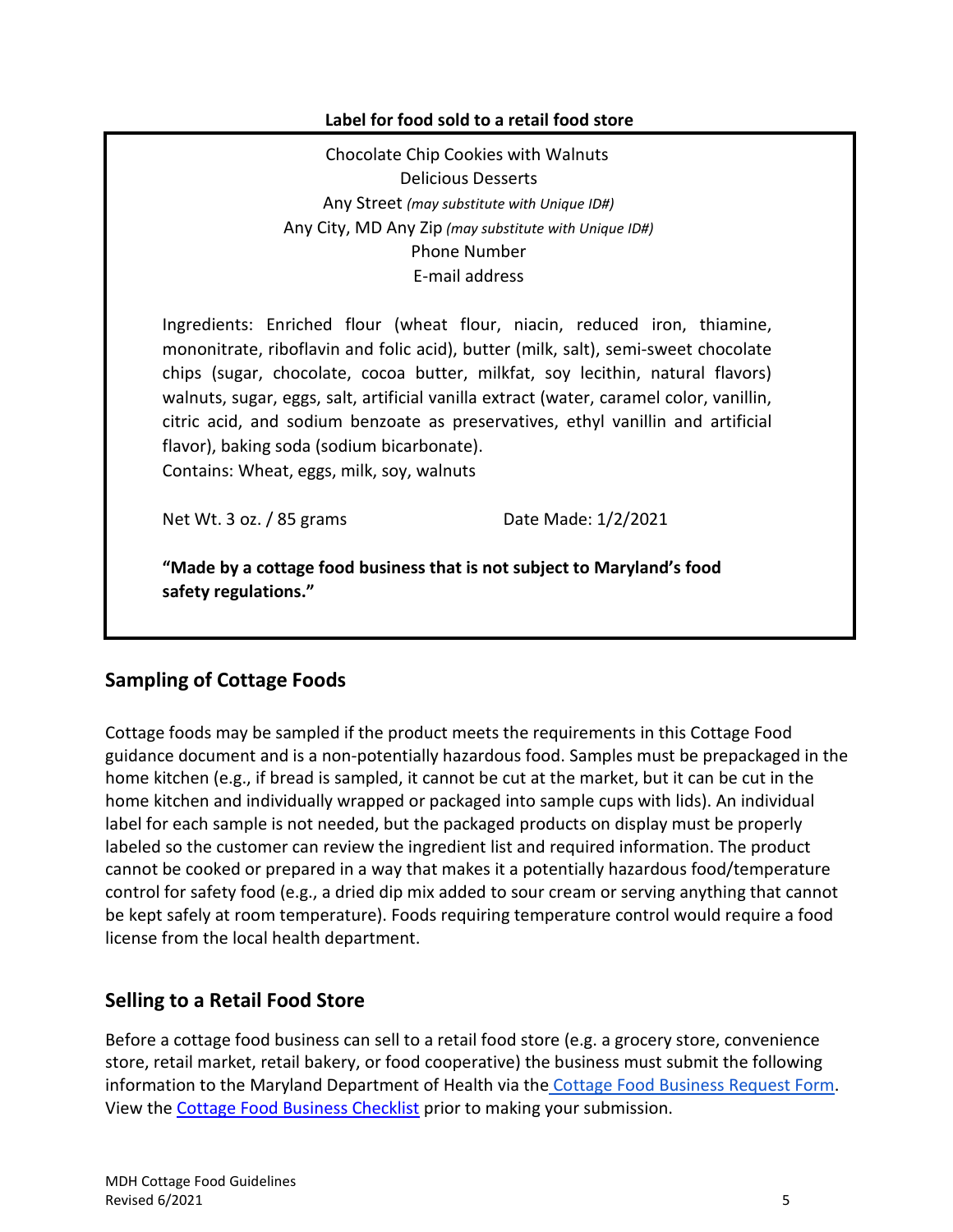- The label that will be affixed to the cottage food product (see label example for food sold to a retail food store on page 5); and
- Documentation of the owner's successful completion of a food safety course in the past 3 years that is approved by the Department and the [American National Standards Institute](https://anabpd.ansi.org/accreditation/credentialing/certificate-issuers/AllDirectoryListing?prgID=212,238&statusID=4) which includes, at a minimum, the following subjects:
	- o Basic food safety;
	- o Cleaning and sanitizing;
	- o Personal hygiene;
	- o Pest control and prevention; and
	- o Receiving, storing, preparing, and serving food.

This information will be reviewed for compliance with the cottage food laws and regulations. The owner of a cottage food business may not sell or offer for sale a cottage food product to a retail food store until notified by the Department, in writing, that the requirements of the regulation are satisfactorily met.

## <span id="page-5-0"></span>**Definitions**

## *Allergen*

A "major food **allergen"** is defined by [COMAR 10.15.03.02B\(44\)](http://www.dsd.state.md.us/comar/comarhtml/10/10.15.03.02.htm) and means:

milk; egg; fish (such as bass, flounder, or cod) crustacea (such as crab, lobster, or shrimp); tree nuts (such as almonds, coconut, pecans, or walnuts); wheat; peanuts; soybeans; and a food ingredient that contains protein derived from milk, egg, fish, tree nuts, wheat, peanuts, or soybeans.

## *Potentially hazardous food*

A "**potentially hazardous food**" is defined by the COMAR 10.15.03.02B(55) and means a natural or synthetic food that requires temperature control because the food is in a form capable of supporting the rapid and progressive growth of infectious or toxigenic microorganisms; the growth and toxin production of *Clostridium botulinum*; or in raw shell eggs, the growth of *Salmonella* Enteritidis.

A "**potentially hazardous food**" includes a food of animal origin that is raw or heat-treated; a food of plant origin that is heat-treated; raw seed sprouts; cut melons; cut raw tomatoes; garlic and oil mixtures that support growth as specified in §B(55)(a)(i) and (ii) of COMAR 10.15.03; and cut leafy greens.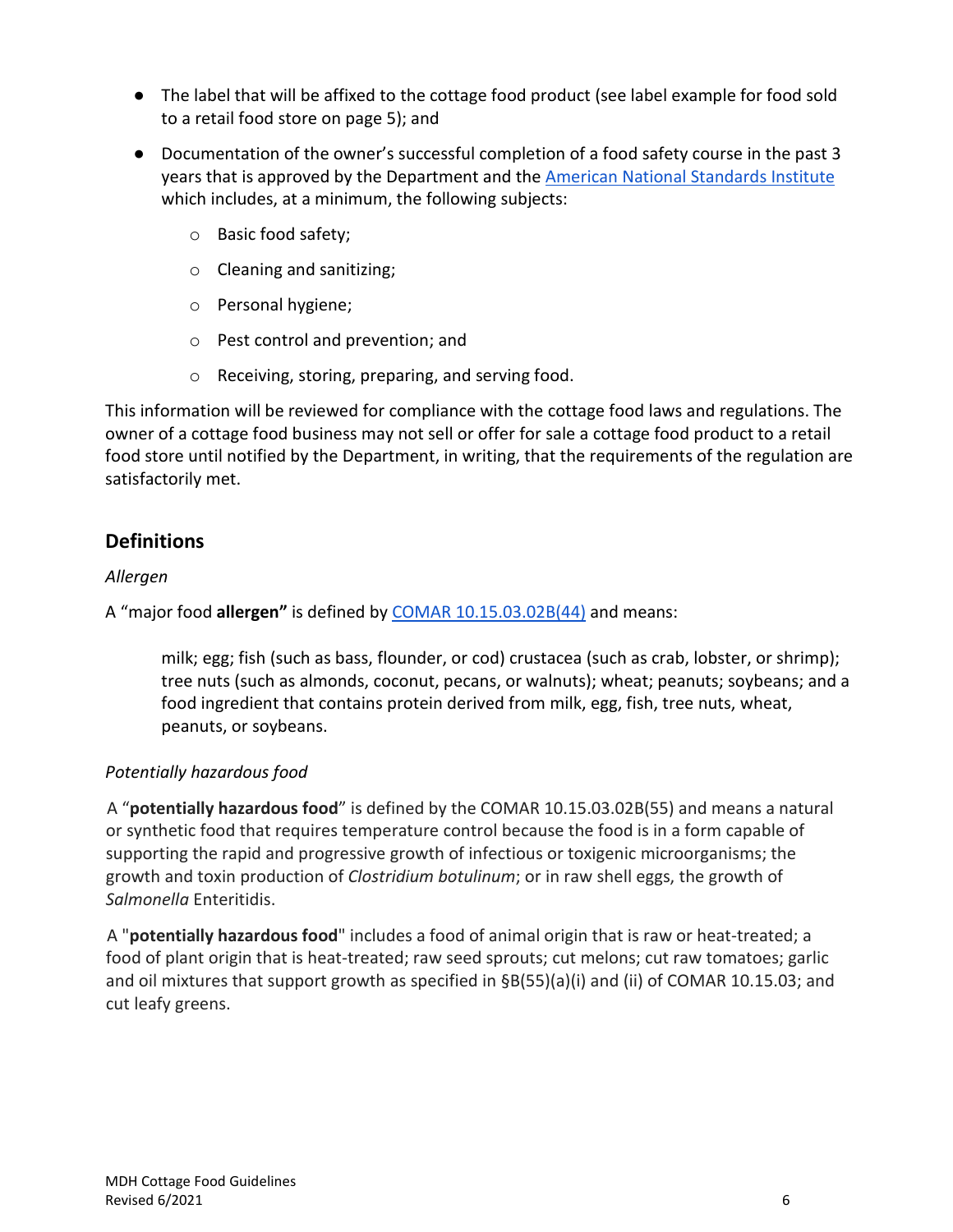A "**potentially hazardous food**" does not include a hard-boiled shell egg that has been air-cooled with the shell intact; food with an  $a_w$  value of 0.85 or less; food with a pH level of 4.6 or below when measured at 75°F; commercially sterile food in a hermetically sealed container; or food for which laboratory evidence demonstrates that the rapid and progressive growth of infectious and toxigenic microorganisms or the growth of *Salmonella* Enteritidis in eggs or *Clostridium botulinum* cannot occur, such as a food that has an  $a<sub>w</sub>$  or a pH that is above the levels specified in §B(55)(c)(ii)and(iii) of COMAR 10.15.03 or that may contain a preservative, other barrier to the growth of microorganisms, or a combination of barriers that inhibit the growth of microorganisms.

## *Retail Food Store*

A "**retail food store"** is defined by [COMAR 10.15.03.02B\(68-1\)\(a\)-\(b\)](http://www.dsd.state.md.us/comar/comarhtml/10/10.15.03.02.htm) Food Service Facilities as:

"a licensed food service facility that sells prepackaged food items either fresh, refrigerated, frozen, or shelf-stable. A retail food store includes a grocery store, convenience store, retail market, retail bakery, or food cooperative."

COMAR  $10.15.03.02B(68-1)(c)$  further defines a retail food store to not include:

"a restaurant, mobile food service facility, coffee shop, cafeteria, short order café, luncheonette, tavern sandwich shop, produce stand that only offers whole, uncut fresh fruits and vegetables, or an establishment that offers only prepackaged non-potentially hazardous foods."

## <span id="page-6-0"></span>**Additional Resources**

Cottage Food Business decision tools in the appendices can be used to determine if your food product qualifies as a cottage food. Additional resources, including a list of frequently asked questions (FAQs), can be found on the Cottage Food Business [webpage.](https://phpa.health.maryland.gov/OEHFP/OFPCHS/Pages/CottageFoods.aspx)

## **Contact Information for the Office of Food Protection's Center for Facility and Process Review:**

Email: [mdh.foodplanreview@maryland.gov.](mailto:mdh.foodplanreview@maryland.gov)

Website:<https://phpa.health.maryland.gov/OEHFP/OFPCHS/Pages/plan-review.aspx>

## <span id="page-6-1"></span>**Appendices**

Appendix A - Allowable Cottage Foods

- Appendix B Foods Not Allowed
- Appendix C Cottage Foods Decision Tool for allowable products
- Appendix D Cottage Foods Decision Tool for products not allowed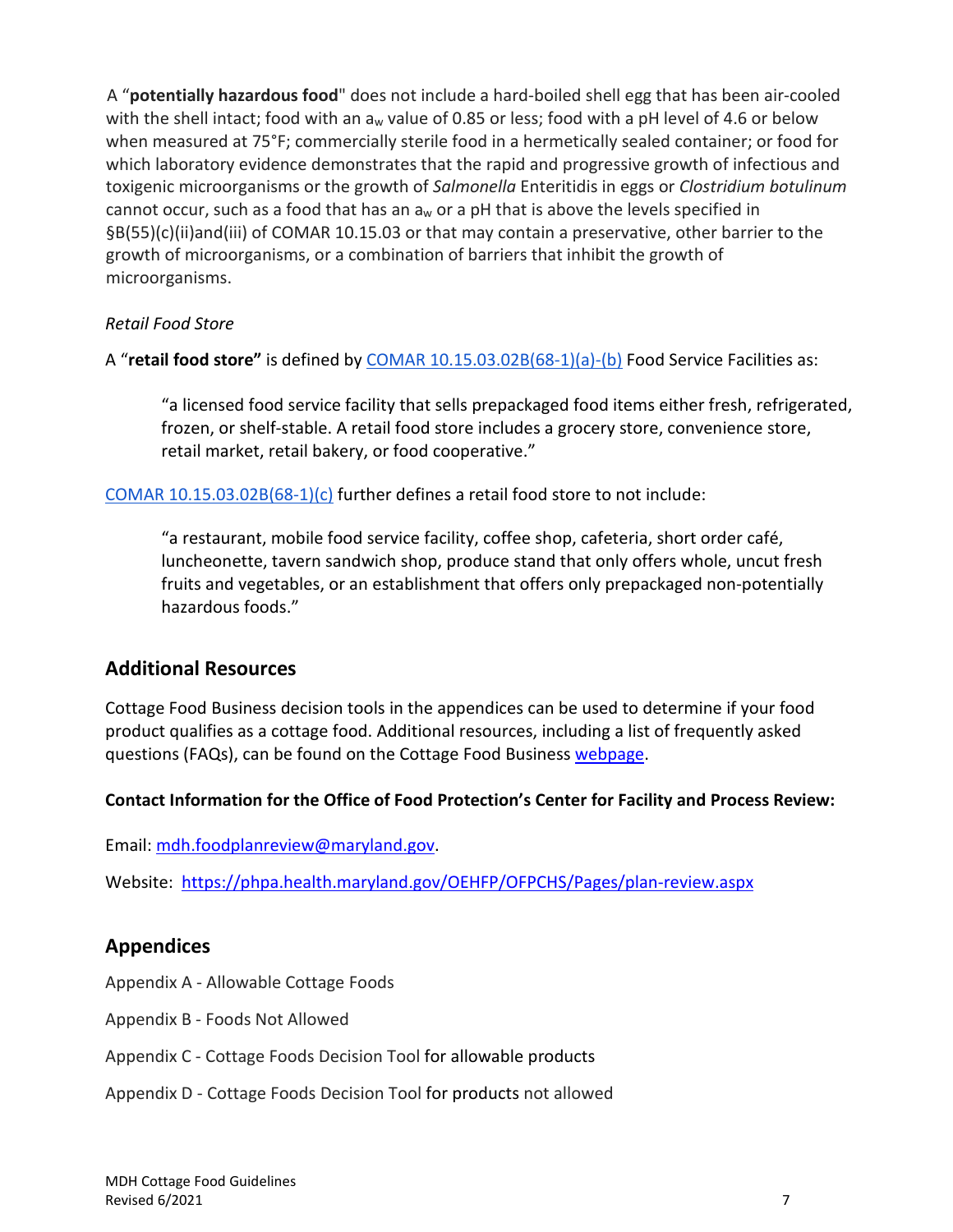# **Appendix A**

## **Cottage Food Businesses - Allowable Foods**

What types of foods are allowed to be produced for sale by a cottage food business?

#### **Baked goods (non-perishable):**

- Bagels
- Biscuits
- **Breads**
- **Brownies**
- Cakes without perishable icing or fillings
- Cookies
- Cupcakes without perishable icing or fillings
- Granola bars
- Muffins
- **Pastries**
- **Tortillas**
- Buns without perishable icing
- Cookies, brownies, breads, muffins baked from a commercially prepared mix (without perishable icings or fillings)
- Sourdough bread, rolls, etc.

#### **Candies (Non-perishable):**

- **Brittles**
- Freeze dried non-potentially hazardous commercial candies
- Gummy bears
- Lollipops
- Toffee
- Marshmallows (with non-potentially hazardous ingredients)

**Chocolate confections/candies** made from commercially manufactured chocolate, or made from commercial non-potentially hazardous ingredients such as cocoa powder, coconut oil, and honey. \*All fillings must be from a commercial source and must be non-potentially hazardous

- Chocolate peanut butter cups\*
- Chocolate covered dried fruits\*
- Chocolate covered caramels\*
- Chocolate covered marshmallows
- Chocolate covered nuts
- Chocolate covered pretzels

#### **Whole roasted coffee beans**

**Fruit products -** fruit leathers, pies, turnovers, hot-filled jams, jellies, preserves, and fruit butters from fruits with a natural pH of 4.6 or below:

- Apples
- **Apricots**
- **Blackberries**
- **Blueberries**
- **Boysenberries**
- Cherries
- Cranberries
- Grapes
- **Nectarines**
- Oranges
- Peaches
- Prunes
- Quince
- Raspberries
- Red currants
- **Strawberries**
- Tangerines
- Another fruit with a natural pH of 4.6 or below

**Raw (un-flavored) honey** (agricultural product)

#### **Repackaged commercial ingredients:**

- Seasoning blends
- Spice blends
- Tea blends

#### **Snacks (non-perishable):**

- Kettle corn
- Popcorn balls
- Nuts
- Popcorn

#### **Snack mixes from commercial sources:**

- Cereal Mixes
- Granola Mixes
- Trail Mixes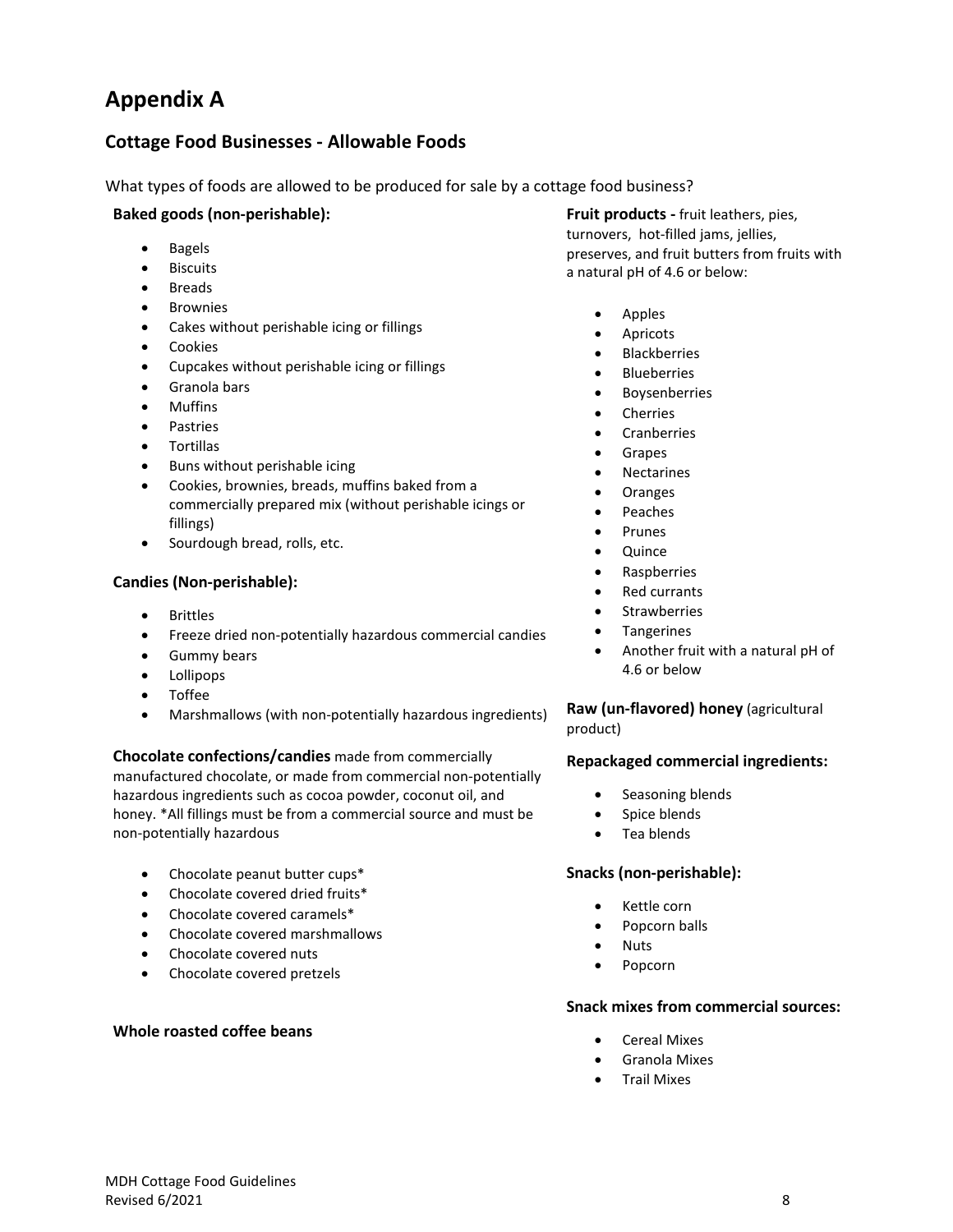# **Appendix B**

## **Cottage Food Businesses - Foods Not Allowed**

#### **Examples of what types of foods are NOT allowed to be produced for sale by a cottage food business**

#### **Acidified or pickled products:**

- Corn relish
- Pepper jelly
- Pickled beets
- Pumpkin butter
- Salsa
- Other acidified or pickled products not listed above

#### **Baked goods (perishable):**

- Baked goods with perishable icings and fillings (e.g. buttercream, cream cheese, and royal icings)\*
- Banana, pumpkin, and zucchini breads with water activity value greater than 0.85\*
- Cheesecakes
- Cream and custard pies
- Focaccia style breads with vegetables and/or cheeses
- **Macarons**
- Meringue cookies
- Meringue pies
- Pumpkin pies
- Sweet potato pies
- Waffles
- Other perishable baked goods not listed above

\*Icings and fillings made with perishable ingredients and moist quick breads such as these may be considered potentially hazardous and are not allowable under cottage foods without laboratory testing.

#### **Beverages - none of any kind**

#### **Chocolate confections/candies made from raw cocoa beans or potentially hazardous ingredients**

#### **Chocolate confections/candies:**

- Chocolate covered fresh fruits
- Chocolates with homemade fillings
- Chocolates with potentially hazardous filling ingredients

#### **Coffee:**

- Flavored coffee
- Ground coffee

#### **Condiments or sauces:**

- Barbecues sauce
- Hot sauce
- Ketchup
- Mustard
- Condiments or sauces not listed above

#### **Fermented foods:**

- Kimchi
- Kombucha
- Pickles
- **Sauerkraut**
- Other fermented foods not listed above

#### **Fish or shellfish products - none of any kind**

#### **Freeze Dried Products - none of any kind except for non-potentially hazardous commercially prepared candy**

#### **Fruit and fruit products:**

- Baked food products made with low acid fruits with a natural pH above 4.6
- Chocolate or candy-covered fresh or canned fruit
- Dehydrating of fruits
- Fresh cut fruit
- Fresh cut fruit of any kind added as an unbaked topping

#### **Ice or ice products - none of any kind**

#### **Meat and poultry products:**

- Dried or dehydrated meat and poultry
- Egg rolls, meat pies
- Fresh meat and poultry
- Meat and poultry jerkies
- Other meat and poultry products not listed above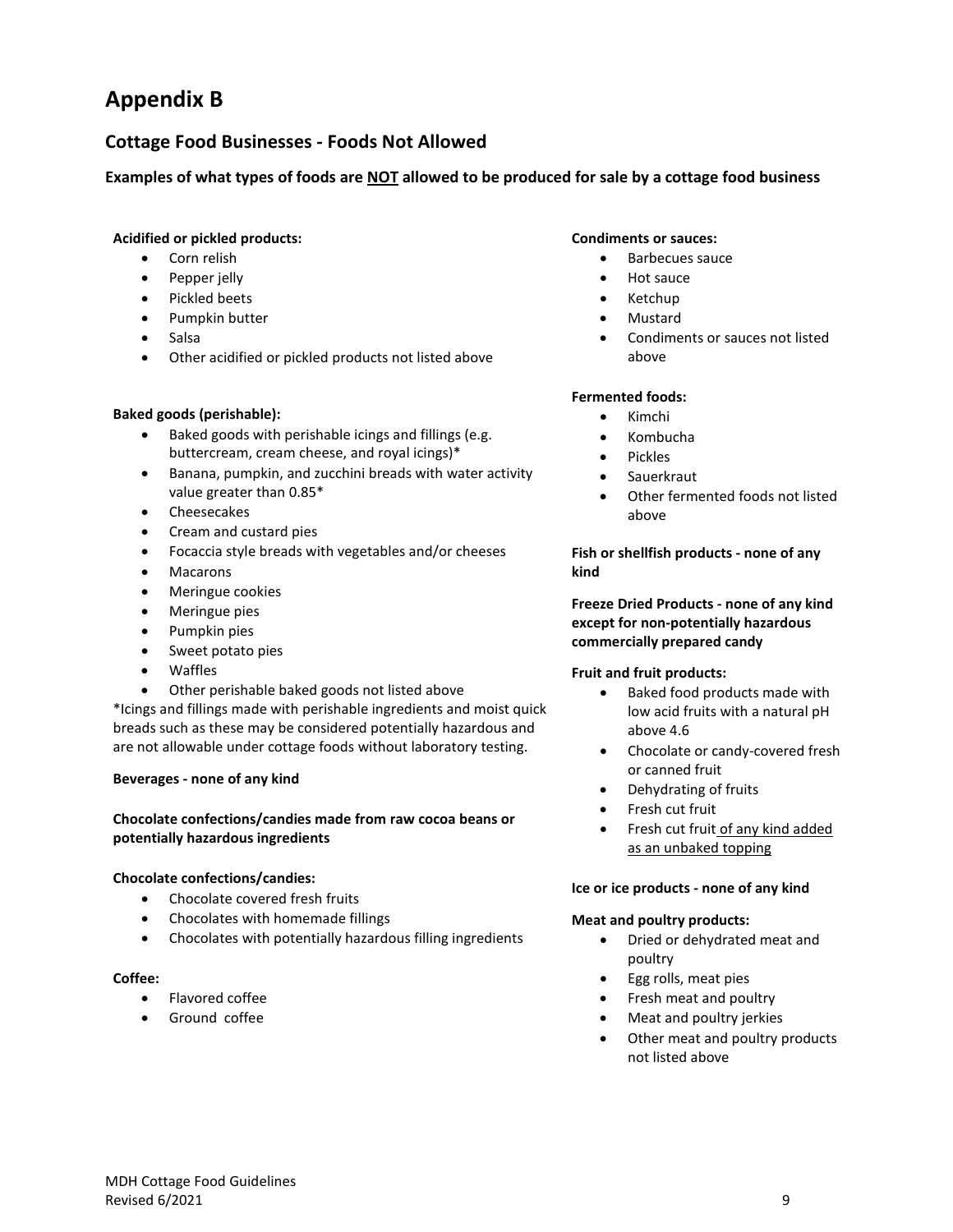#### **Milk and dairy products:**

- Butter
- Cottage cheese
- Gelato
- Hard and soft cheeses
- Ice cream
- Kefir
- Yogurt
- Other milk or dairy products not listed above

#### **Nut butters (homemade):**

- Almond butter
- Hazelnut butter
- Peanut butter
- Pecan butter
- Other butters made from any nut not listed above

#### **Pasta:**

- Dehydrating of pasta
- Fresh/refrigerated pasta

#### **Raw dough and energy balls:**

- Cookie dough
- Energy/protein balls/bites that are not baked
- Pizza dough
- Other raw/no bake combined ingredient recipes

#### **Raw seed sprouts**

- Alfalfa sprouts
- Bean sprouts
- Garbanzo bean sprouts
- Mung bean sprouts
- Snow pea sprouts
- Other raw seed sprouts not listed above

#### **Seed Butters**

- Pumpkin seed butter
- Sesame seed butter
- Sunflower seed butter
- Other seed butters raw seed sprouts not listed above

#### **Soft candies:**

- Homemade caramel/caramels
- Homemade fudge
- Other soft candies not listed above

#### **Sugar-free products such as:**

- Fruit butters
- Jams
- Jellies
- Marmalades
- **Preserves**
- Syrups

#### **Syrups:**

- Blueberry syrup
- Elderberry syrup
- Maple syrup
- Other syrup not listed above

#### **Vegetables and vegetable products:**

- Dehydrating (drying) of herbs and vegetables including vegetable chips
- Foods containing cooked vegetables
- Foods containing fresh-cut vegetables
- Fresh cut vegetables
- Garlic and/or vegetable in oil mixtures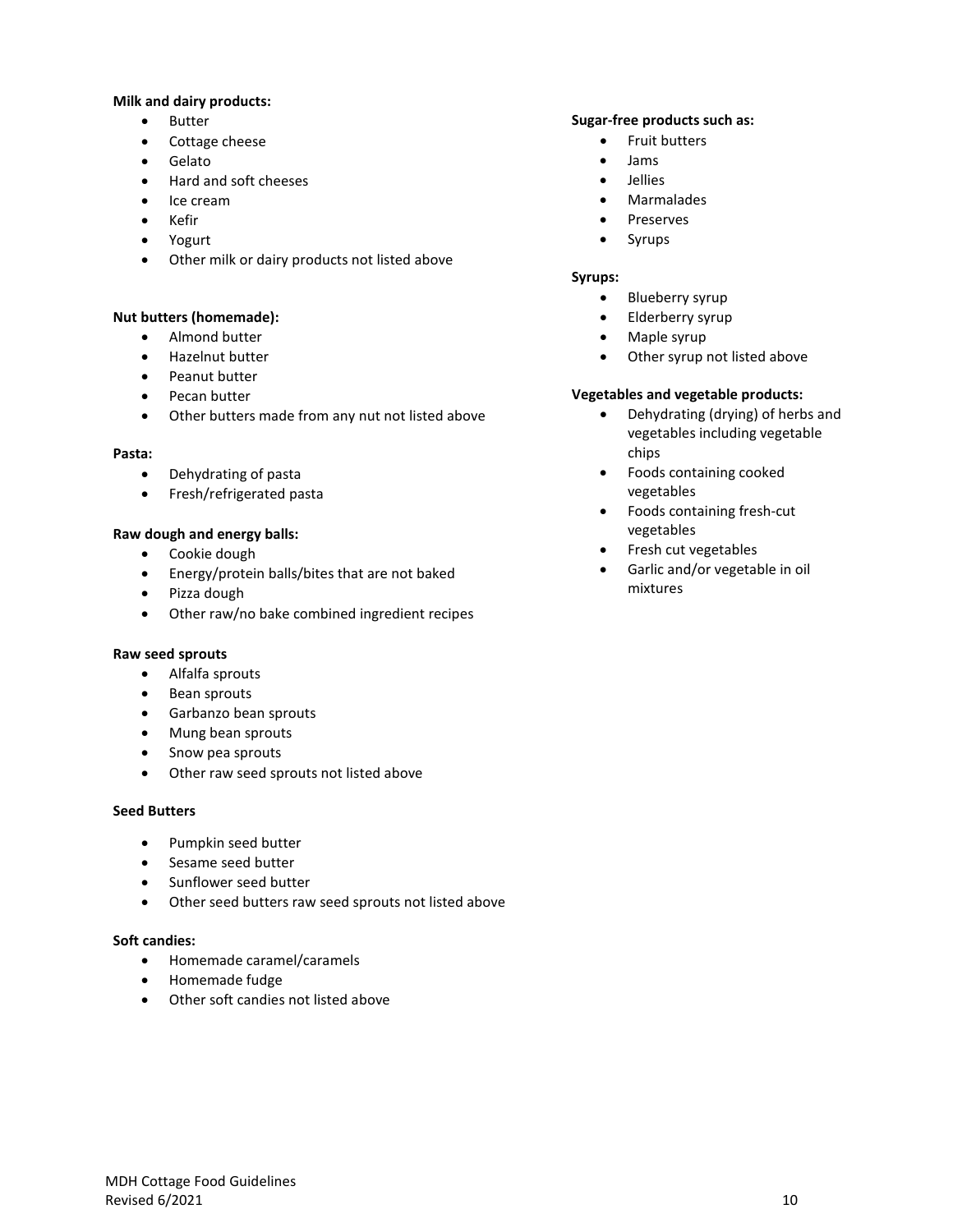## **Cottage Foods Decision Tool**

Cottage food businesses are not licensed, but must comply with all applicable county and municipal laws and ordinances regulating the preparation, processing, storage, and sale of cottage food products. Contact your local permits, licensing and zoning department to inquire about specific requirements.